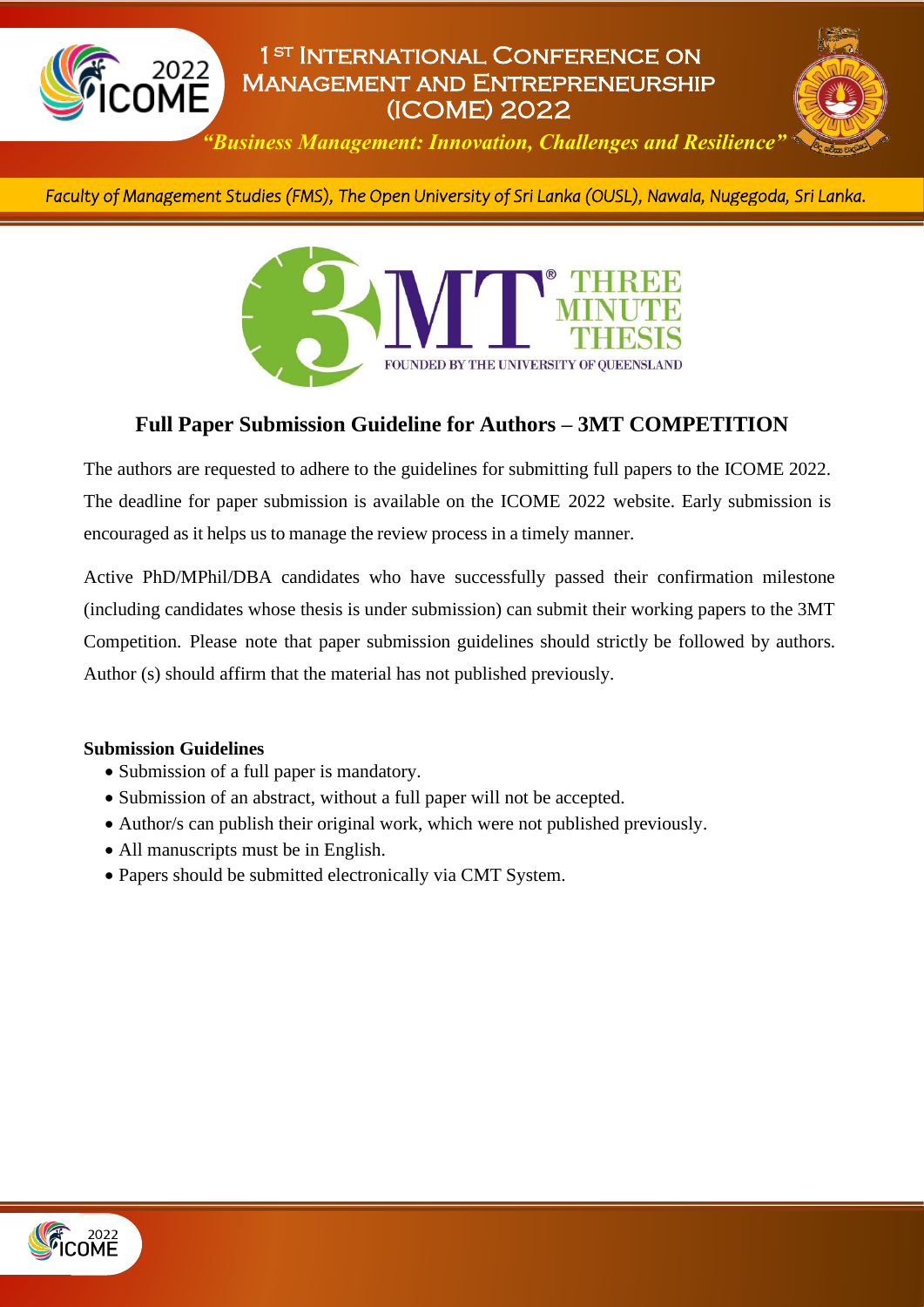

# 1st International Conference on Management and Entrepreneurship (ICOME) 2022



*"Business Management: Innovation, Challenges and Resilience"*

*Faculty of Management Studies (FMS), The Open University of Sri Lanka (OUSL), Nawala, Nugegoda, Sri Lanka.*  l

#### **Full Paper Format Guidelines**

| <b>Title Page</b>    | PAPER TITLE (TIMES NEW ROMAN, 14, BOLD, CENTERED,                                                                                                                          |
|----------------------|----------------------------------------------------------------------------------------------------------------------------------------------------------------------------|
|                      | <b>UPPERCASE</b> )                                                                                                                                                         |
|                      | The Author/s Name (Times New Roman, 10, bold, Centered)                                                                                                                    |
|                      | Institutional Affiliation and Country (Times New Roman, 10, Italic, Centered)<br>The e-mail address of the corresponding author (Times New Roman, 10, Italic,<br>Centered) |
| <b>Abstract</b>      | Maximum 250 words included on the first page (Times New Roman, 10, left<br>aligned, line spacing 1.0)                                                                      |
|                      | Abstract Content: Objectives of the research, methods adopted, major<br>findings, and conclusions.                                                                         |
|                      | <b>Keywords:</b> 05 (maximum), should be below the abstract, choose carefully to<br>optimise search engines functions to access your paper.                                |
| <b>Headings and</b>  | <b>MAJOR HEADING</b> - Separate line centered over text, bold, all caps.                                                                                                   |
| <b>Sections</b>      | First Subheading - Separate line centered over text, bold, capitalize the first<br>letter.                                                                                 |
|                      | Second Subheading - Separate line, flush left; bold, capitalize the first letter.                                                                                          |
|                      | Third Subheading - On same line as beginning of text, flush left, bold,<br>capitalize the first letter, followed by a colon.                                               |
| <b>Citations and</b> | APA Style (Times New Roman, 12, bold, left alignment)                                                                                                                      |
| <b>Referencing</b>   |                                                                                                                                                                            |
|                      | Present the reference list in the <i>alphabetic order</i> . For all citations in the text, a                                                                               |
|                      | detail referencing should be given in the reference list. All citations and                                                                                                |
|                      | references should be according to APA style (American psychological<br>association 7 <sup>th</sup> edition – more information http://www.apastyle.org/.                    |